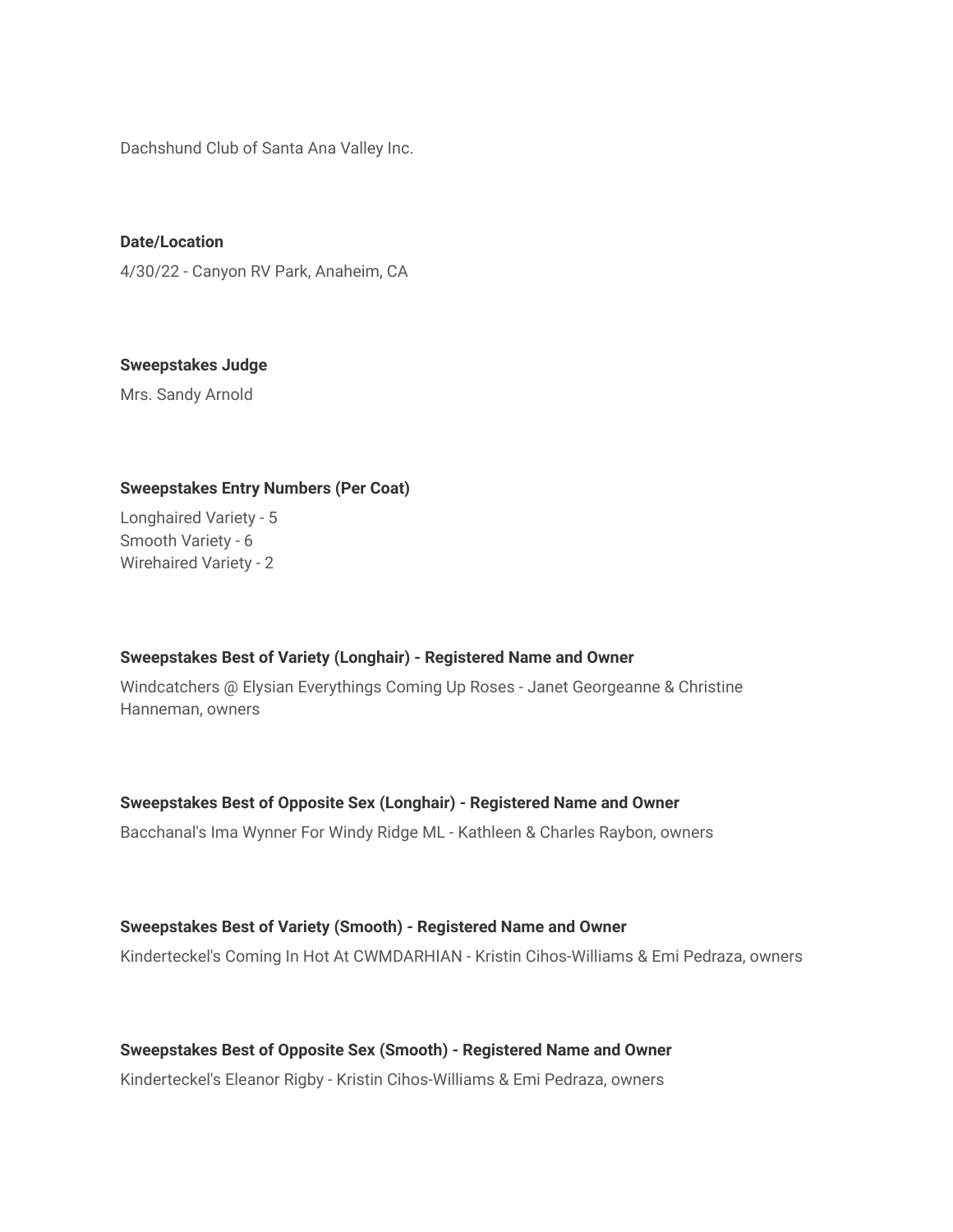### **Sweepstakes Best of Variety (Wirehair) - Registered Name and Owner**

Willowood-Sandale Beach Runner - Christy Nelson, owner

**Sweepstakes Best of Opposite Sex (Wirehair) - Registered Name and Owner**

Benway's Johnny Walker Red MW - Philip Benway, owner

**Best in Sweepstakes - Registered Name and Owner**

Kinderteckel's Coming In Hot At CWMDARHIAN - Kristin Cihos-Williams & Emi Pedraza, owners

## **Best of Opposite Sex in Sweepstakes - Registered Name and Owner**

Windcatchers @ Elysian Everythings Coming Up Roses - Janet Georgeanne & Christine Hanneman, owners

## **Regular Classes Judge**

Mrs. Frances "Marci" Forrester

## **Total Entry Numbers (Per Coat)**

Longhaired Variety - 31 Smooth Variety - 18 Wirehaired - 10

#### **Winners Dog (Longhair) - Registered Name and Owner**

Bacchanal's Ima Wynner For Windy Ridge ML - Kathleen & Charles Raybon, owners

#### **Reserve Winners Dog (Longhair) - Registered Name and Owner**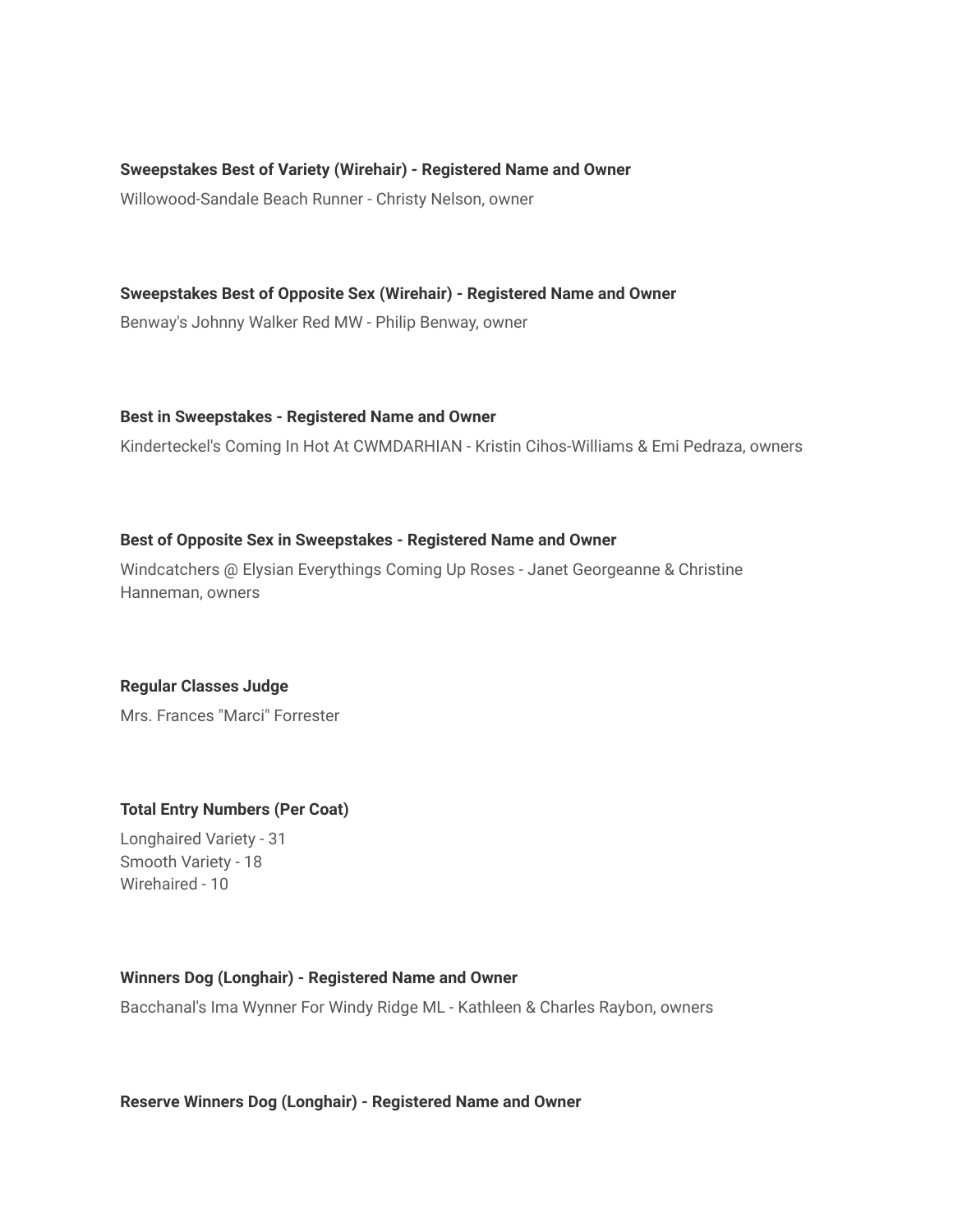Glenavan Firecracker ML, SWN - Nancy Stanley-Waud, owner

**Winners Bitch (Longhair) - Registered Name and Owner** Dash'N Doxies Ghost Riders In The Sky - Debbie James, owner

**Reserve Winners Bitch (Longhair) - Registered Name and Owner** La Brosa's Krewe Of K.A.O.S. SL - Lana Kovarik, owner

**Best of Variety (Longhair) - Registered Name and Owner**

GCHB Syringa & Riverwind Promise Not To Tell SL - Katherine Schisel, owner

**Best of Winners (Longhair) - Registered Name and Owner**

Dash'N Doxies Ghost Riders In The Sky - Debbie James, owner

**Best of Opposite Sex (Longhair) - Registered Name and Owner**

Setser's King Of Rock And Roll SL - Ava Hata, Sherry Snyder & Shari Setser, owners

**Select Dog (Longhair) - Registered Name and Owner**

GCH Lucky Penny's Simply Red At Elysian SL - Janet Georgeanne, Christine Hanneman & K. Fox, owners

**Select Bitch (Longhair) - Registered Name and Owner** GCH Jaegerhof V Setser One Sip At A Time - Shari Setser & Sherrill Snyder, owners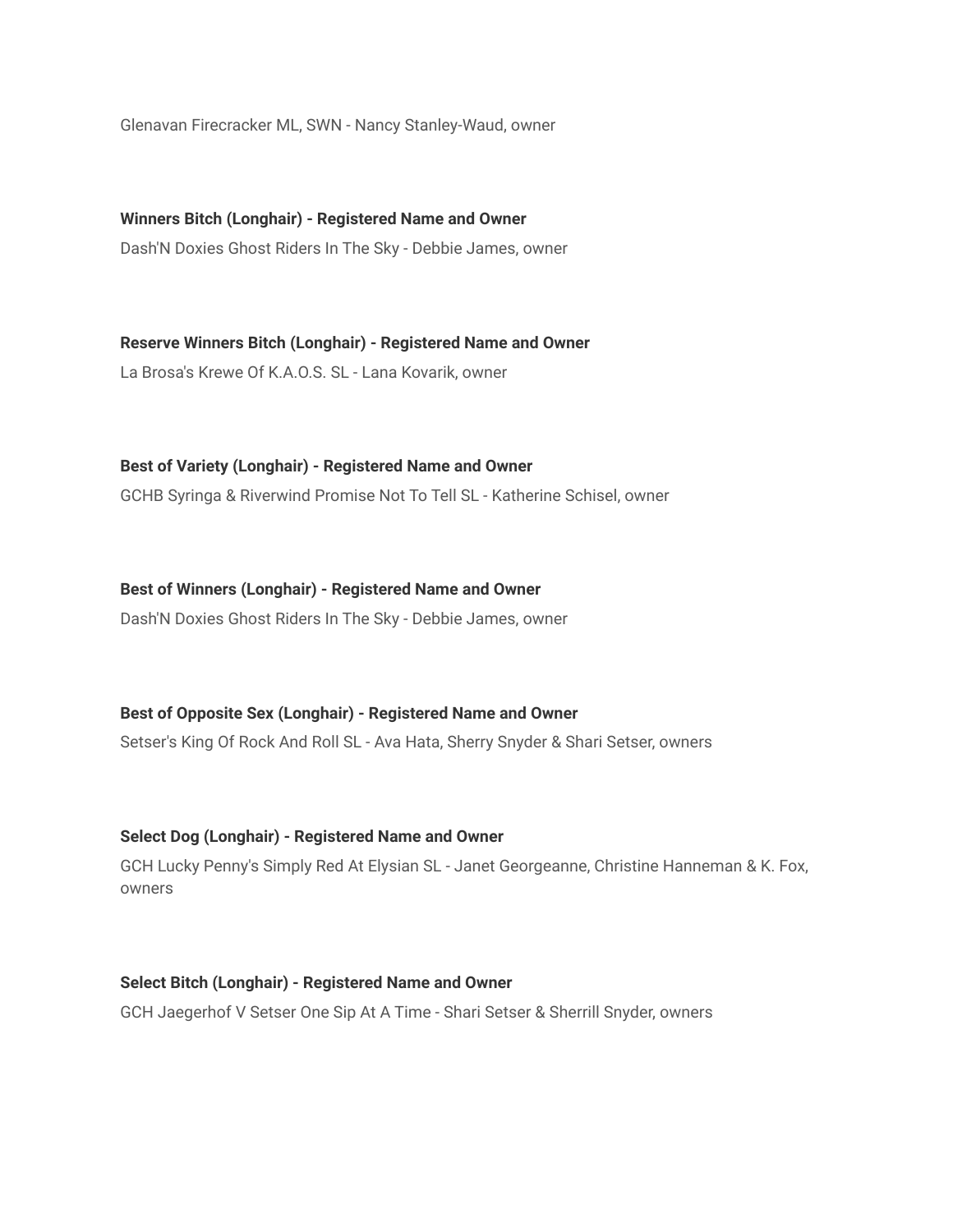## **Winners Dog (Smooth) - Registered Name and Owner**

Midernoch King O'Hi C's Trax Marginn - D. MacPherson, M. & G. Stephenson, owners

#### **Reserve Winners Dog (Smooth) - Registered Name and Owner**

Kinderteckel's Coming In Hot At CWMDARHIAN - Kristin Cihos-Williams & Emi Pedraza, owners

#### **Winners Bitch (Smooth) - Registered Name and Owner**

Kinderteckel's Eleanor Rigby - Kristin Cihos-Williams & Emi Pedraza, owners

#### **Reserve Winners Bitch (Smooth) - Registered Name and Owner**

Kinderteckel's Little Willow - Jamie Oh, Jamie Dion, Kristin Cihos-Williams & Emi Pedraza, owners

#### **Best of Variety (Smooth) - Registered Name and Owner**

GCHS Walden V Windyoak's Bouquet Of Dreams MS - Denise Waldo, Elizabeth A. & Mark Johnston, owners

# **Best of Winners (Smooth) - Registered Name and Owner**

Kinderteckel's Eleanor Rigby - Kristin Cihos-Williams & Emi Pedraza, owners

#### **Best of Opposite Sex (Smooth) - Registered Name and Owner**

GCHB DC Benway's RuPeeve Dances In Drag MS, NE - Pauline Hale, owner

## **Select Dog (Smooth) - Registered Name and Owner**

DC Kinderteckel's Inglenook - Kristin Cihos-Williams & Emi Pedraza, owners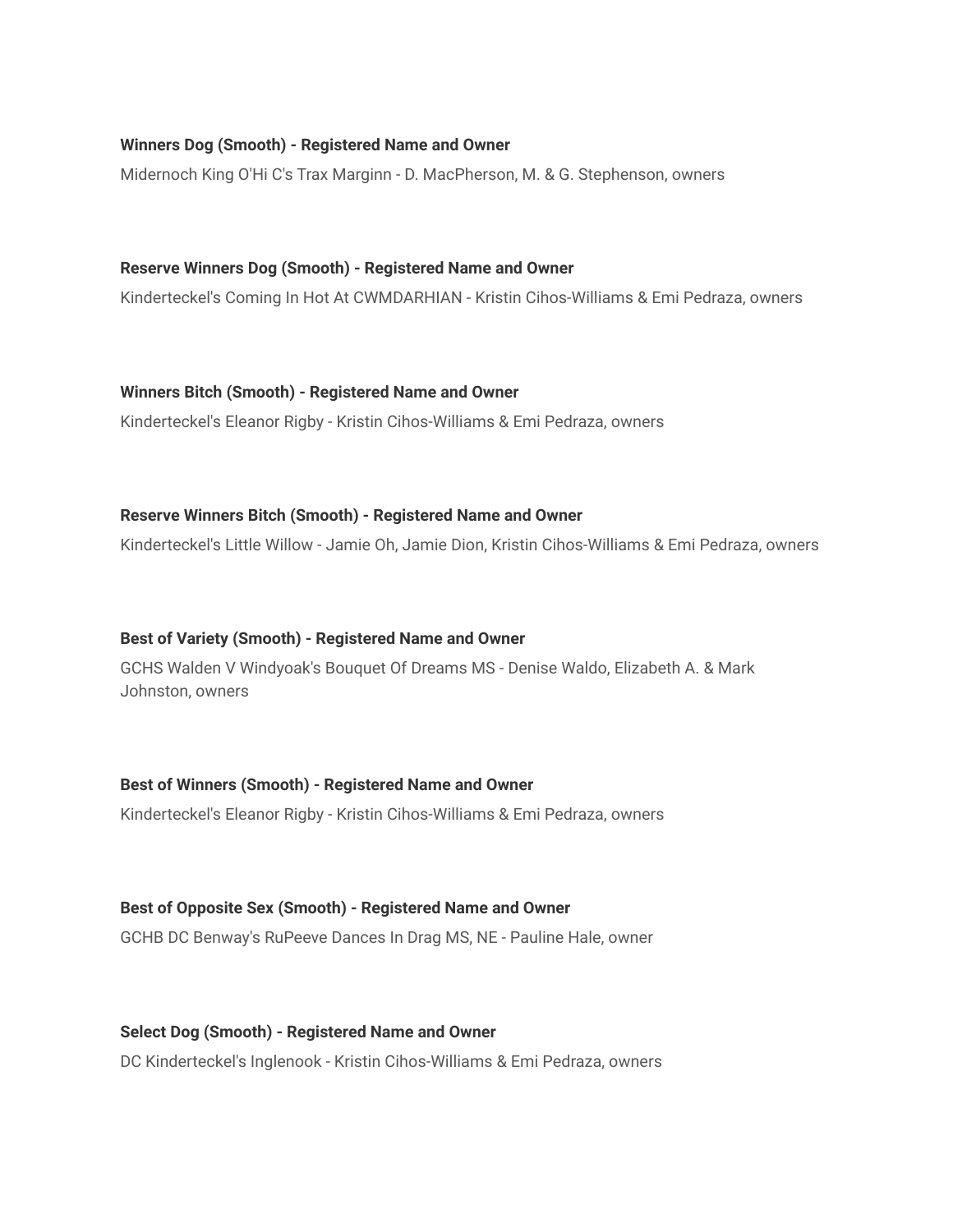**Select Bitch (Smooth) - Registered Name and Owner** (none)

**Winners Dog (Wirehair) - Registered Name and Owner** Benway's Johnny Walker Red MW - Philip Benway, owner

**Reserve Winners Dog (Wirehair) - Registered Name and Owner** Victory At Newcastle Upon Tyne - Nancy C. Gimblett , owner

**Winners Bitch (Wirehair) - Registered Name and Owner** Perrocima's Florita Roja - Marlene E. Perez, owner

**Reserve Winners Bitch (Wirehair) - Registered Name and Owner** Willowood-Sandale Beach Runner - Christy Nelson, owner

**Best of Variety (Wirehair) - Registered Name and Owner** GCH Schoolhouse Wild Is The Wind - Emalia & Hernan Pedraza, owners

**Best of Winners (Wirehair) - Registered Name and Owner** Perrocima's Florita Roja - Marlene E. Perez, owner

**Best of Opposite Sex (Wirehair) - Registered Name and Owner** GCH Four Winds Maxwell's Silver Hammer MW - Sherrill Snyder, owner